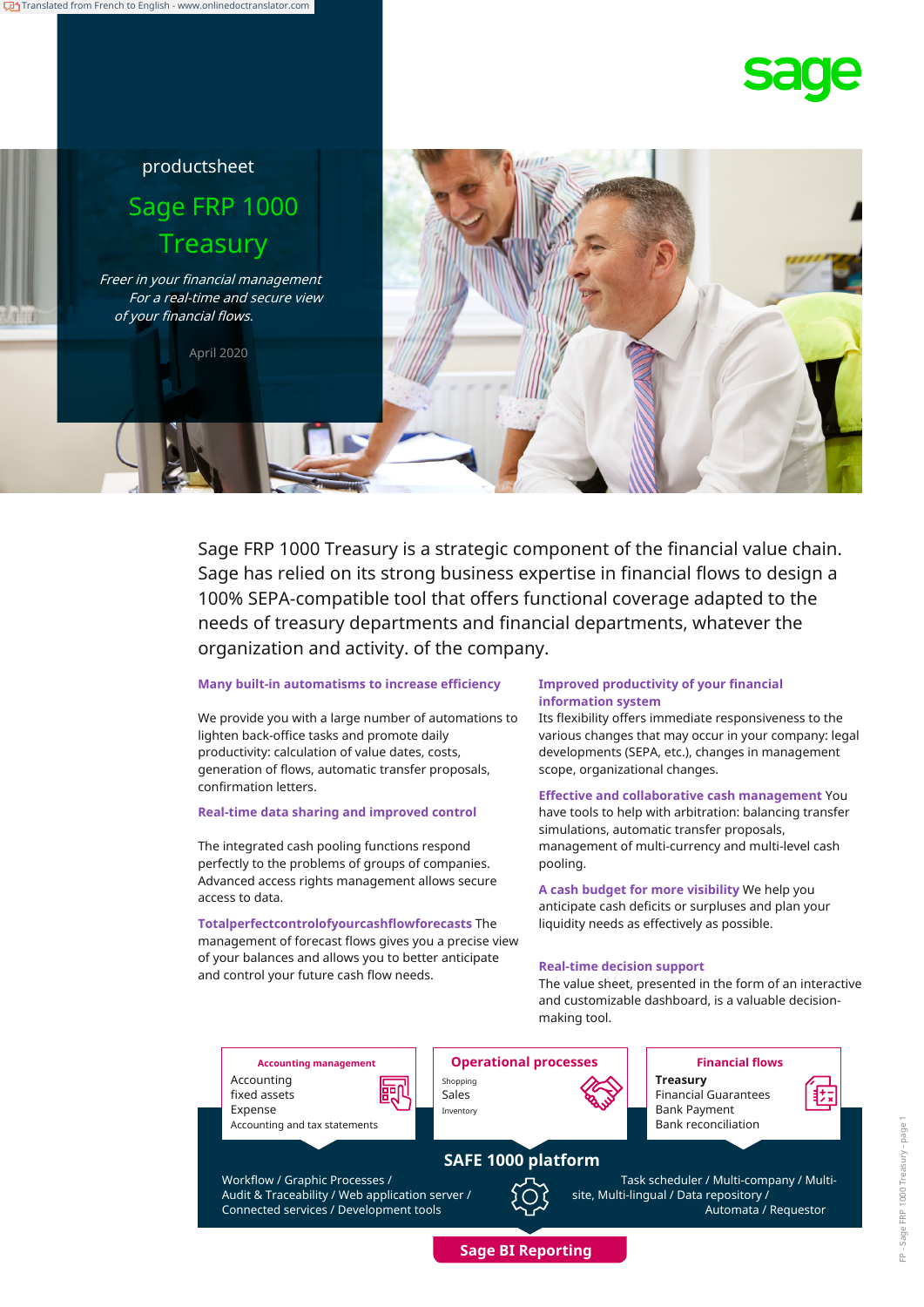### The advantages of the offer

### **Trust**

> Sage FRP 1000 Trésorerie integrates the facilitating functions within the framework of the GDPR $(1)$ (General Data Protection Regulation)

### > banking conditions **Simulation and arbitration**

> the business model of the company **Budget**

> Placement CT

## Fonctionnalities

### **Financial analysis and reporting**

Dynamic monitoring of the evolution of financing, placement, account discounting, statistical analysis and turnover according to different axes, evolution of outstanding intra-group current accounts, evolution of the UCITS portfolio, consultation of cash flows, situation net including parameterized authorizations, financial diagnosis, summary edition of balances over a period.

Complete management of bank charges, automatic alerts for exceeding thresholds (borrowing authorizations, credit balances and authorized overdrafts, outstanding discounts, intra-group current account balances), banking conditions models optimizing the configuration, logging of banking conditions , comparison of costs and theoretical value dates with those actually applied by the bank, scales of interest and agio tickets calculated on bank accounts and intra-group current accounts, management of previous numbers and fixed costs on scale of interest and agios ticket, control of outstanding amounts overrun on the intragroup current account, automatic generation of the forecast agios flow, control of balances and discrepancy journal.

### **Banking area**

Integration of automatic or manual account statements, manual entry of statements, decoding of the account statement on interbank codes or internal codes, editing of account statements, storage of bank entries transmitted by the bank, consultation of bank entries with multi-criteria selection, reconciliation (numerous automatic reconciliation criteria, wizards for manual reconciliation, visualization of links between bank flows and reconciled flows, consultation of reconciliations carried out with multi-criteria selection),

reconciliation, consistency check of bank balances.

### **Cash flow forecast**

**Accounting**

> decisions **Audits**

**Funding** > operating and cash flow

(1) https://www.sage.com/fr-fr/informations-legales/rgpd/

### **Import - export of data**

Planning of imports - automatic exports, import of forecast operating and discount flows and of all types of data or settings, correspondence tables automatically fed when importing forecast operating flows, export of cash flows forecasts and actuals, interbank transfers (VSOT) and all types of data or settings, double-entry accounting of cash decisions made at the bank, accounting for +/ values on UCITS, automatic accounting for costs, accounting correspondence tables ( bank/ current accounts, journals, accounting schemes). **Audit**

### **Cash budget**

Civil budget periods (weeks, decades, months, quarters, etc.) or freely defined, civil or personalized budget periods, periodic distribution laws in percentages or coefficients, collection and disbursement laws. Budget scope on one or more companies, management of several VAT profiles and VAT credit, taking into account the periodicity of VAT liability.

### **Operating budget**

Assisted direct entry or integration by file of the operating budget, import of the operating budget, development of unlimited budget assumptions, tool for duplicating budget assumptions, multi-company operating budget management.